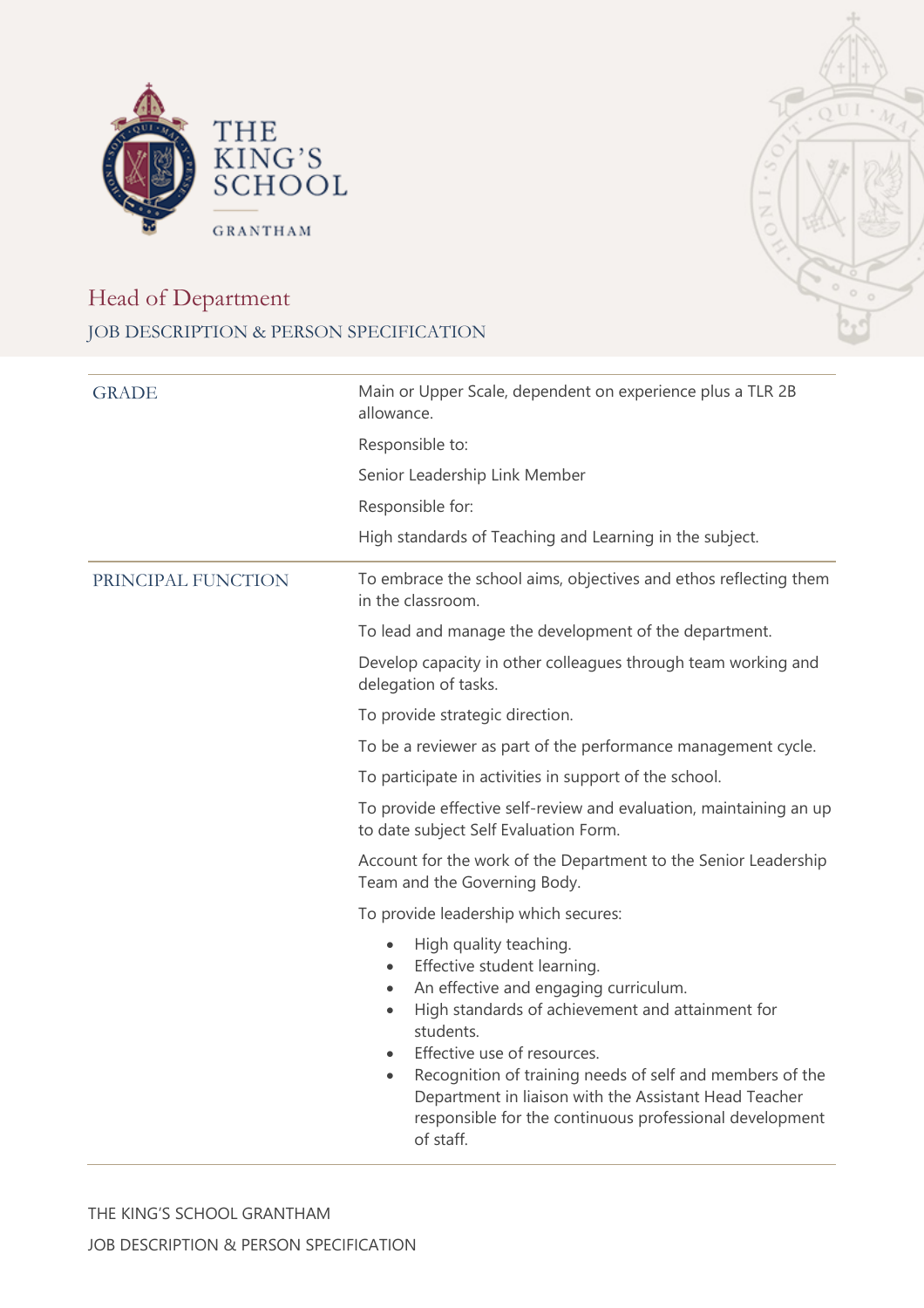| <b>TEACHING &amp; LEARNING</b> | Secure high quality teaching and learning within an engaging<br>curriculum within the department.                                                         |
|--------------------------------|-----------------------------------------------------------------------------------------------------------------------------------------------------------|
|                                | To convey enthusiasm and passion for the subject and inspire<br>both students and staff to develop a love of learning.                                    |
|                                | To plan and deliver high quality sequenced lessons.                                                                                                       |
|                                | To use a variety of teaching methods, differentiated to meet the<br>needs of students in order to stretch and challenge.                                  |
|                                | To set and mark homework in accordance with the school policy<br>and the homework timetable.                                                              |
|                                | To set and maintain high standards of student work in the<br>classroom.                                                                                   |
|                                | To modify teaching for students with Special Educational Needs,<br>and work with any Teaching Assistant in order to maximise<br>student progress.         |
|                                | Liaise with Heads of Year in relation to the students' academic<br>performance and personal development and where necessary,<br>communicate with parents. |
|                                | To ensure that students work and behave well and deal with<br>unsatisfactory work or behaviour in accordance with school<br>policy.                       |
|                                | To maintain a stimulating learning environment, keep classrooms<br>tidy and arrange appropriate displays of students' work.                               |
|                                | Provide suitable work for classes to do in the absence of the class<br>teacher.                                                                           |
|                                | Contribute to extra-curricular activities.                                                                                                                |
| <b>ASSESSMENT</b>              | To lead the assessment of student work in accordance with<br>statutory requirements, school policy and examination board<br>requirements.                 |
|                                | To lead the moderation and standardisation of assessment to<br>provide assessment outcomes that are standardised for the<br>subject.                      |
|                                | To analyse both internal and external examination results for<br>whole cohorts and for specific groups of students.                                       |
|                                | To use agreed subject assessments in order to diagnose and act<br>on student strengths and areas for development.                                         |
|                                | To maintain a record of student attainments.                                                                                                              |
|                                | To use data to monitor student progress and provide support<br>and guidance.                                                                              |
|                                | To write reports on students, complete progress checks and<br>attend meetings with parents as required by the school calendar.                            |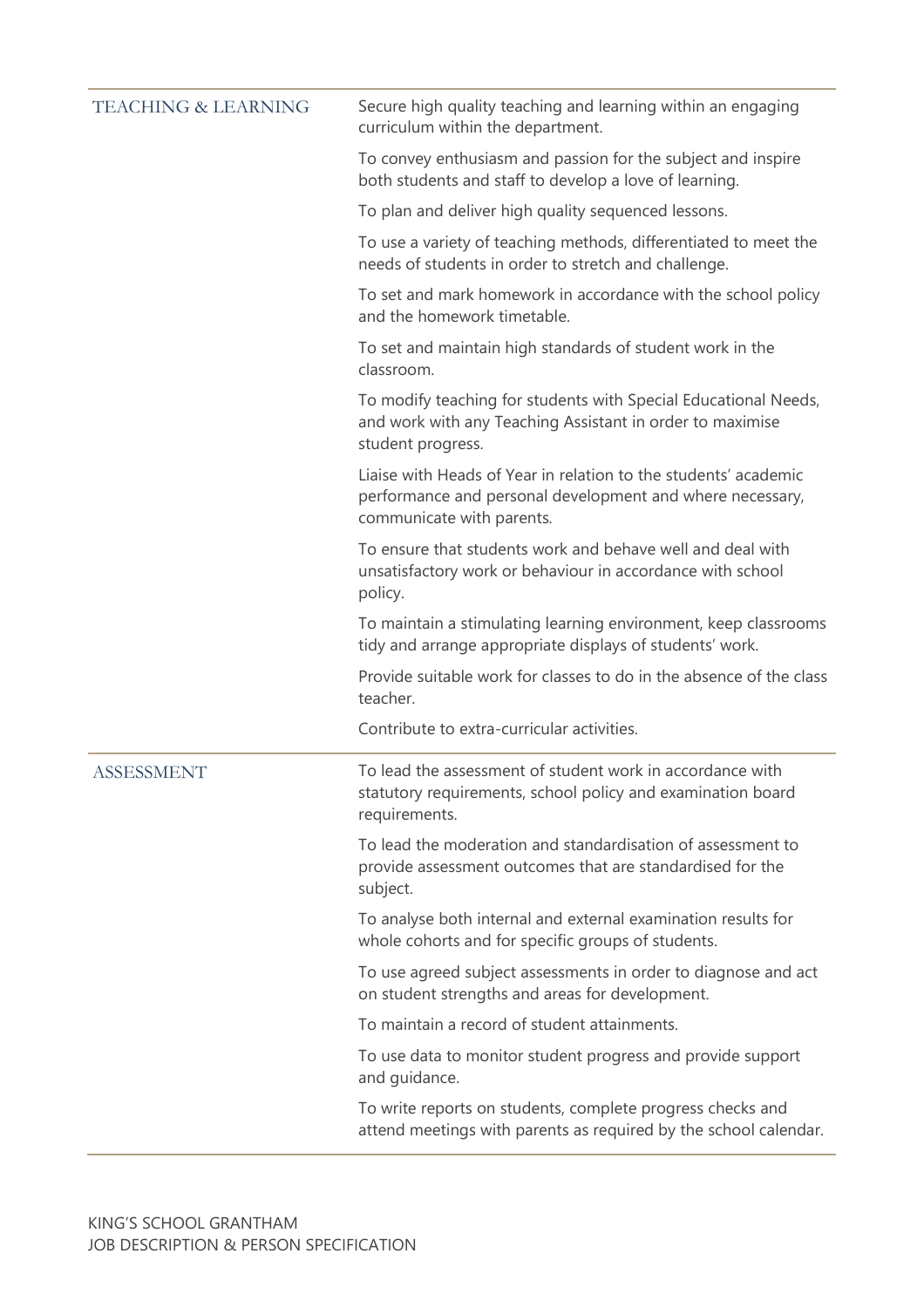| <b>RESOURCES</b>    | To develop the curriculum through discussions at subject<br>meetings and help to prepare materials for use by all members of<br>the department.                                                                                                                                                                                                        |
|---------------------|--------------------------------------------------------------------------------------------------------------------------------------------------------------------------------------------------------------------------------------------------------------------------------------------------------------------------------------------------------|
|                     | To maintain up to date schemes of learning for each year group.                                                                                                                                                                                                                                                                                        |
|                     | Contribute to the whole school policy on feedback.                                                                                                                                                                                                                                                                                                     |
|                     | Use agreed subject assessments to diagnose student strengths<br>and areas for development                                                                                                                                                                                                                                                              |
|                     | Advise the Head Master through the Senior Leadership Team Link<br>on the need for curriculum development within the subject to<br>ensure that the courses are relevant to the needs of the students.<br>Assess new curriculum developments and teaching techniques to<br>see if they are relevant to the Subject and consistent with school<br>policy. |
|                     | To provide subject specific enrichment activities.                                                                                                                                                                                                                                                                                                     |
| <b>SAFEGUARDING</b> | This role involves regulated activity with children. The post<br>holder must be familiar with, and comply with policies and<br>procedures relating to child protection and promote the welfare<br>of students.                                                                                                                                         |
|                     | The post holder will require an enhanced check from the<br>Disclosure and Barring Service (DBS) included a check of the<br>children's barred list.                                                                                                                                                                                                     |
| <b>GENERAL</b>      | To comply with the National Standards for Teachers.                                                                                                                                                                                                                                                                                                    |
|                     | To form effective relationships with students, teaching staff, non-<br>teaching staff, parents and other professionals.                                                                                                                                                                                                                                |
|                     | To attend meetings and events as required.                                                                                                                                                                                                                                                                                                             |
|                     | To adhere to the school's Health and Safety policy and undertake<br>risk assessments as appropriate.                                                                                                                                                                                                                                                   |
|                     | To contribute to the production of displays and activities on<br>occasions when the school is open to prospective parents or the<br>public.                                                                                                                                                                                                            |
|                     | Undertake duties before school, at break, and after school<br>according to the school rota.                                                                                                                                                                                                                                                            |

To undertake any other duty as specified by School Teachers' Pay and Conditions Document not mentioned above.

Note:

This job description is current as of the date shown but it may be modified by the Head Master - in consultation with you - to reflect or anticipate changes in your role, commensurate with your grade and job title.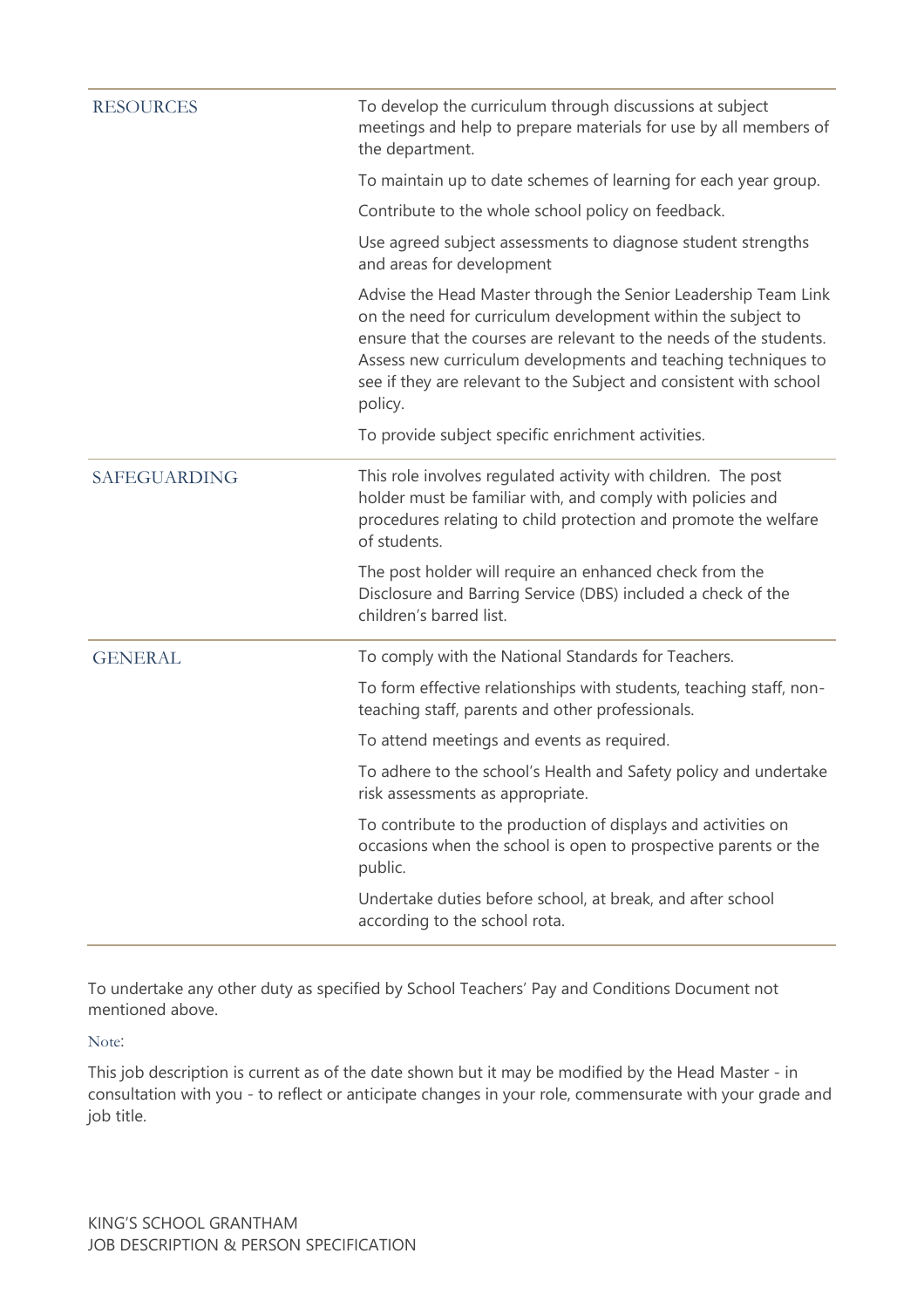This job description does not form part of the contract of employment. It outlines the ways in which the post-holder is expected and required to perform and it lists the particular duties that tutors are required to undertake.

| Agreed by: | Date: |
|------------|-------|
|            |       |